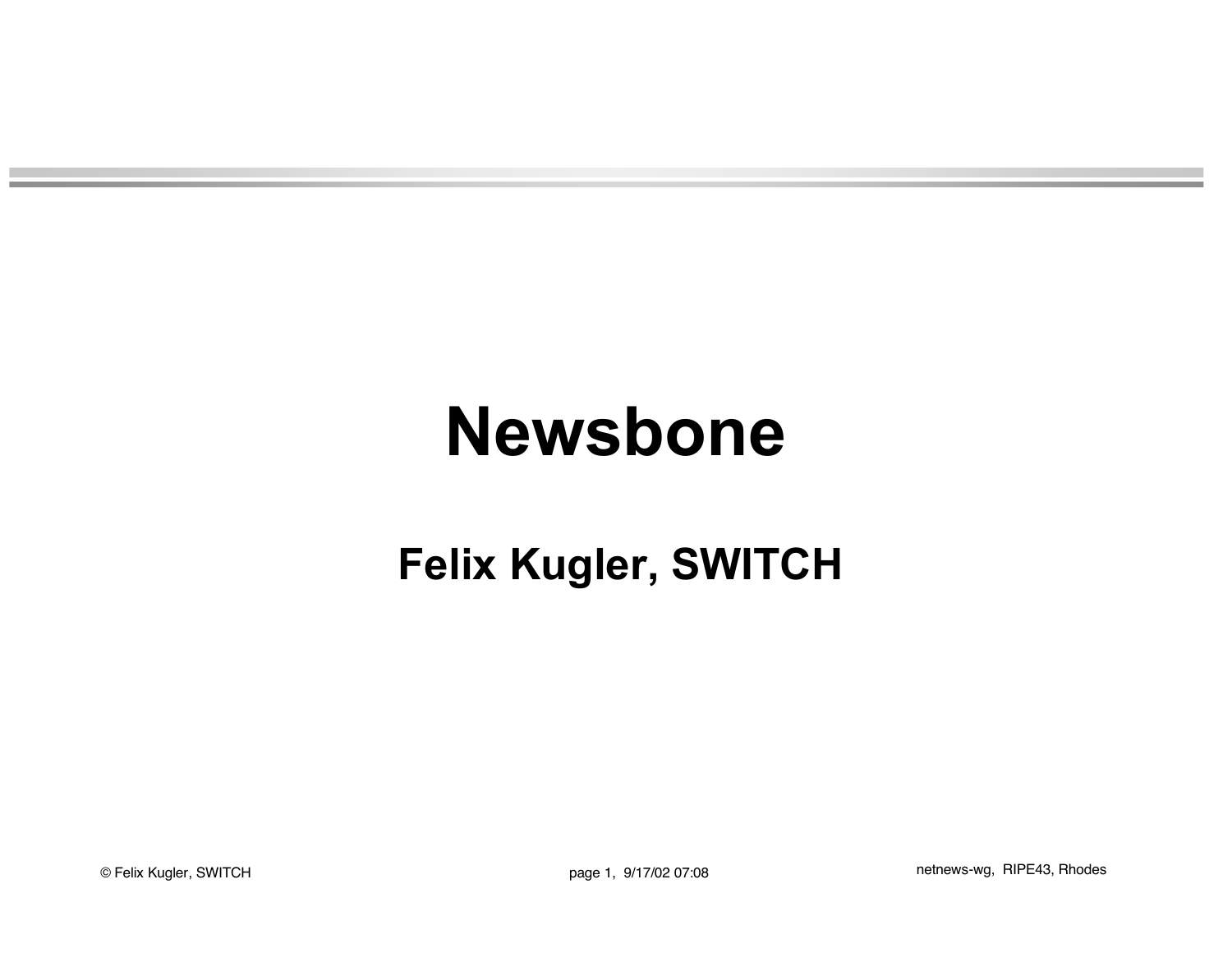- □ overlay network for distribution of Netnews
- □ born on January 1997 RIPE meeting
- □ goals
	- <sup>o</sup> **to promote open monitoring for news servers**
	- <sup>o</sup> **to offer a platform to advertise well run servers**
	- <sup>o</sup> **to strive towards a more reliable News distribution**
	- <sup>o</sup> **to reduce waste of network bandwidth**
- <sup>o</sup> **Newsbone participant list on http://www.switch.ch/netnews/wg/olm-list.html**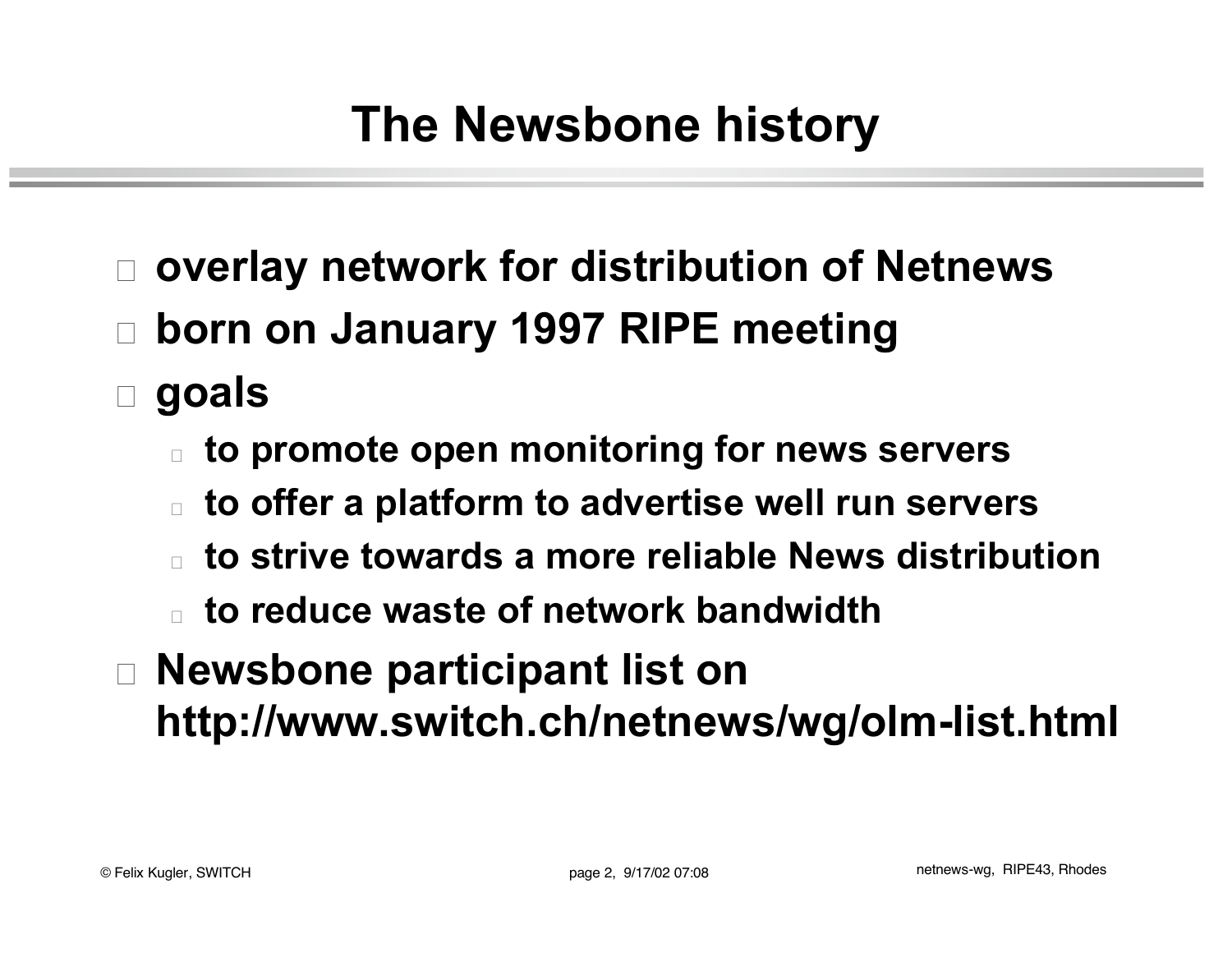## **The Newsbone participants list**

| $\mathsf{SW}/\mathsf{TCH}\;$ The Swiss Education & Research Network |         |                    |              |                                  |             |
|---------------------------------------------------------------------|---------|--------------------|--------------|----------------------------------|-------------|
|                                                                     |         |                    |              |                                  | $D$ $F$ $I$ |
|                                                                     | Network | <b>NetServices</b> | – Security I | <b>Internet Domains About Us</b> |             |

### **Netnews Monitoring Overview**

#### **NetServices**

#### AAI

**Video Conferencing E-mail Gateways** 

#### **NetNews**

Description **NetNews Service** Software & Tools How to Use NetNews NetNews In-depth

**Projects Content Delivery** 

This is a summary of actual and soon-to-emerge Newsbone sites, combined with other backbone News servers providing online-monitoring facilities. Newsbone participants are marked with a special sign  $\sim$ 3. News sites qualify for Newsbone if they disclose fundamental information about their News service and allow online-minitoring of their backbone server(s). Have a look at the Newsbone documentation for more details !

| country   | <b>ISP</b>    | status                   | lastmod  | News server                                         |
|-----------|---------------|--------------------------|----------|-----------------------------------------------------|
| AT        | <b>ACONET</b> | Ĵ                        | 19980123 | newscore.univie.ac.at                               |
| <b>BE</b> | <b>BELNET</b> | J                        | 19980316 | news.belnet.be                                      |
| BE.       | <b>SKYNET</b> | Į                        | 19991005 | news.skynet.be                                      |
| CA        | <b>HUB</b>    | $\overline{\phantom{a}}$ | 19980821 | news.hub.org                                        |
| СA        | IDIRECT       | $\overline{\phantom{a}}$ | 19980622 | island.idirect.com                                  |
| CA        | OCHIN         | $\overline{\phantom{a}}$ | 19980331 | pacific.ochin.on.ca                                 |
| CA        | IUBC.         | $\overline{\phantom{a}}$ | 19990420 | newsxfer.cs.ubc.ca                                  |
| CН        | IP-PLUS       |                          | 20011109 | news.ip-plus.net<br>newsfeed-zh.ip-plus.net         |
| CН        | <b>SWITCH</b> | م بير<br>بالمستقبل       | 20010531 | news-ge.switch.ch<br> news-zh.switch.ch             |
| DE.       | DFN           | $\sum$                   | 19980206 | news-fra1.dfn.de                                    |
| n.n       | ITO MALIET.   |                          |          | النواف وموازيه والمستوية والمستواط ووووووه والمراجع |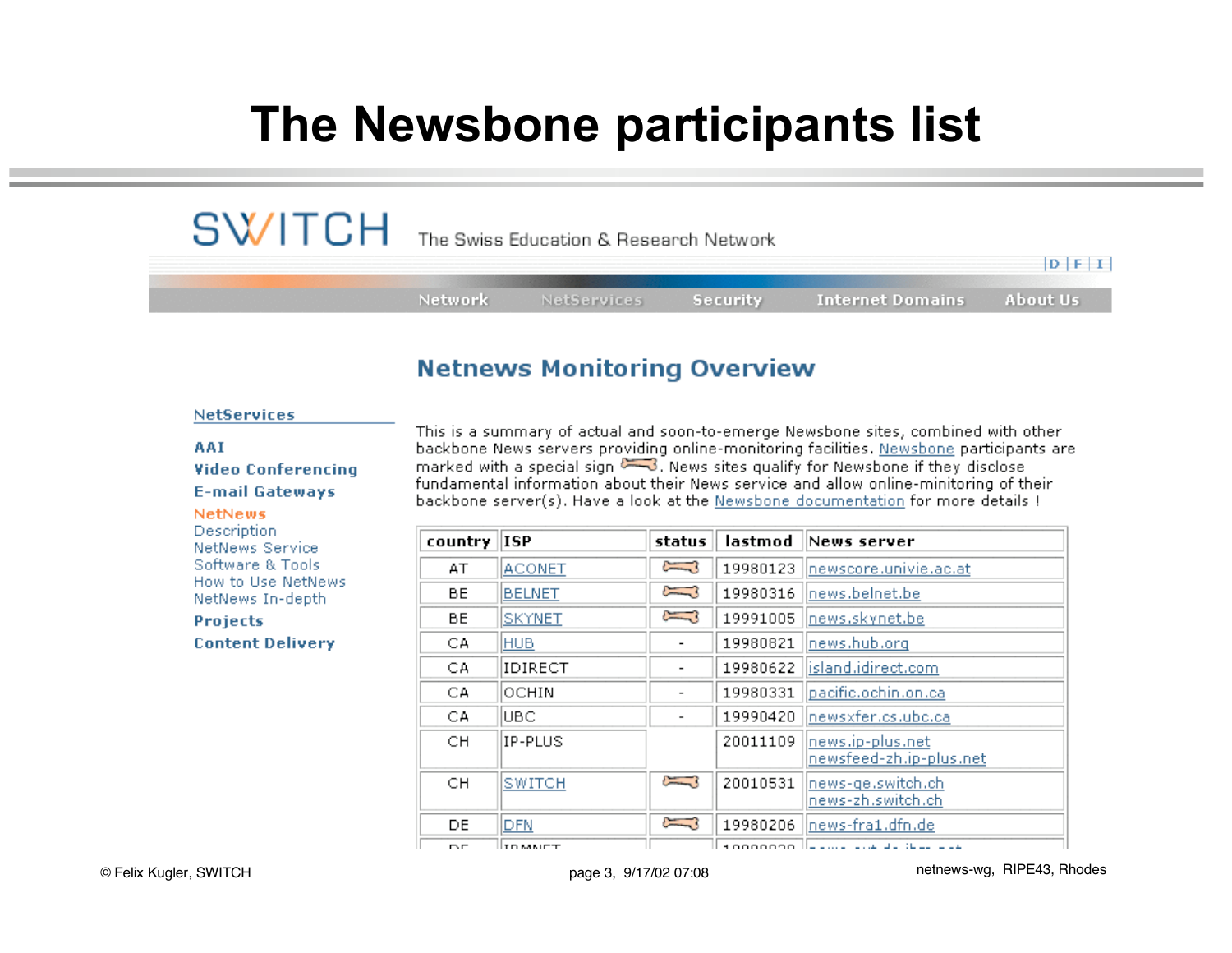- □ monitoring software available for common **news server software**
- □ open monitoring more common
- □ most prevalent problem has shifted
	- <sup>o</sup> **from lack of bandwidth**
	- <sup>o</sup> **to lack of server performance**
- □ difficulties to keep Newsbone page up-to-date
- o **serious doubts about need for Newsbone**